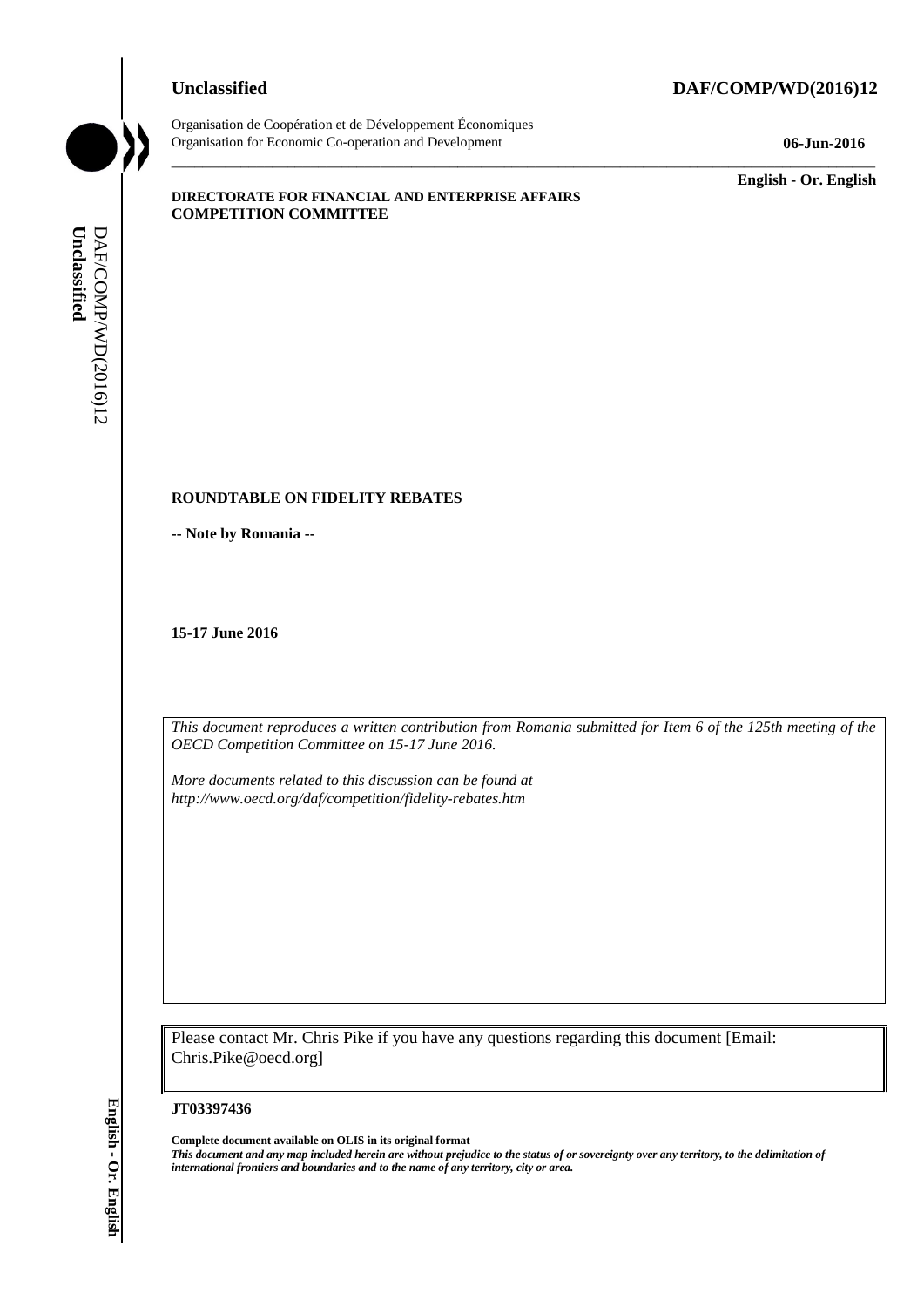# **ROMANIA**

1. The paper is structured in three parts. In part one, the context on fidelity rebates investigations is presented. In the second part, the focus is on the assessment of fidelity rebates and on the presentation of an abuse of dominant position case successfully conducted by RCC consisting in discriminatory practices on two markets of postal services by means of targeted fidelity rebates to major customers. The third part and final part of the submission concludes with some remarks on RCC's general policy on investigating fidelity rebates cases.

### **1. Context on fidelity rebate investigations**

2. Usually, loyalty discounts (or premiums in the case of input purchases) and rebates are defined as discounts or rebates on units purchased of a single product, conditioned upon the level or share of purchases granted in return for an undertaking by the customer to obtain his stock exclusively or almost exclusively from an undertaking in a dominant position, independently of whether the quantities purchased were large or small.

3. It must be operated a distinction between *single-product* and *multi-product* (bundled) rebates, also between *conditional* and *unconditional* rebates. *Conditional* rebates are defined as rebates granted to customers to reward a specific purchasing behaviour over a particular period of time. As far as conditional rebates are concerned, it could be made a further distinction between *allunit* rebates (whereby the conditional rebate is available to all purchases below and above the threshold once it is exceeded) and *incremental* rebates (whereby the conditional rebate is available only to incremental purchases above the threshold once it is exceeded). On the other hand, *unconditional* rebates are defined as rebates granted to customers independently of their purchasing behaviour.

4. Fidelity rebates or loyalty discounts allow sellers to offer buyers a better price conditional on the buyer demonstrating loyalty in the purchases they make. In this respect, fidelity rebates is a form of price discrimination of a firm among its retailers and distributors. They differ from exclusivity agreements since the buyer does not need to commit to purchasing everything they require from the seller, although they may incentivise the buyer to do so. Fidelity rebates are often introduced as discounts on an existing price and can therefore stimulate demand for a seller's product while also achieving another goal. In some circumstances they can prevent rivals to a firm with market power from competing effectively. For example, they may increase the rivals' costs, increase the effective price that buyers pay for rival products, or reduce the firms prices to a level at which equally efficient rivals cannot remain within market (not to mention the less efficient competitors).

# **2. The assessment of fidelity rebates**

5. RCC did not issue a policy document regarding its standard with regard to exclusionary abuses, including rebates. Following the EU approach, RCC considers there are two cumulative conditions which must be fulfilled for a loyalty rebate to infringe national competition law: (i) there must be evidence of exclusionary effects (the effects-based approach) – in fact RCC will assess whether the rebate produces likely or actual exclusionary effects in that they make entry very difficult or impossible for competitors and make it more difficult or impossible for the customer to choose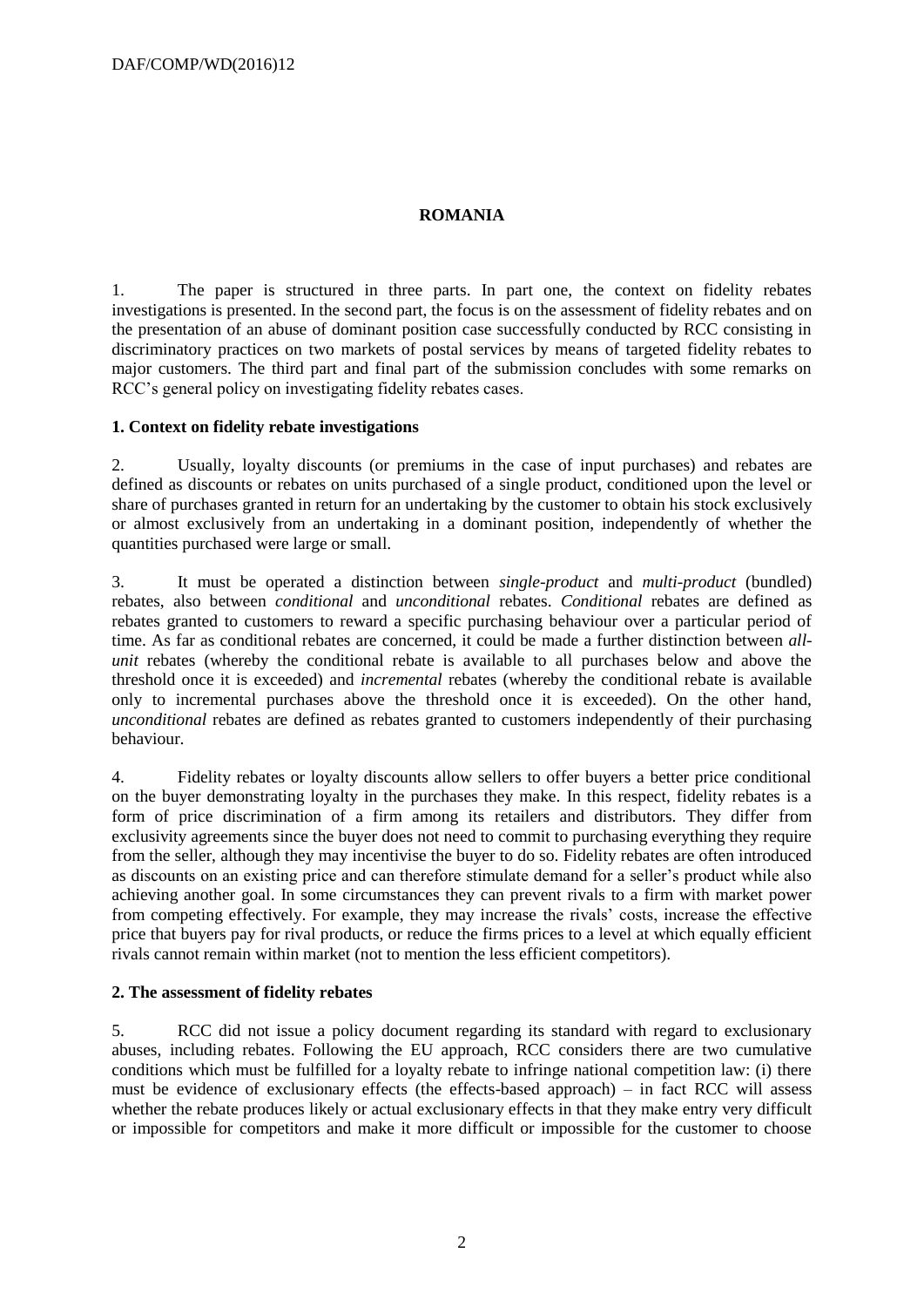other sources of supply, and (ii) the rebate cannot be justified by pro-competitive efficiencies and/or objective economic considerations (the rule of reason approach) $\frac{1}{1}$ .

6. The Community Courts have constantly taken into account the level of foreclosure: only rebate regimes which foreclosed a substantial portion of customers on the market have been found illegal. In this respect, if a "loyalty rebate" is available only to a small number of customers, then the rebate cannot restrict competition since there is a viable access to the market for competitors of the dominant firm. So, according to the case law, a "loyalty rebate" infringes Article 102 TFEU only if (a) it "threatens" to exclude competitors because notably it applies to a substantial share of the customers on the market and (b) it is not justified by economic considerations (such as, for instance, the realization of economies of scale).

7. Regarding the first condition, we should keep in mind the fact that fidelity rebates were closely linked with the issue of exclusivity in the EU competition law. In this respect, a loyalty price discount might be triggered by exclusivity or near-exclusivity. Also, in RCC's view it should be taken into consideration, the market demand, in particular the size of the customers rather than their number. In this respect, there are circumstances when fidelity rebates are granted exclusively to a small number of customers who cover a significant share of market demand in order to prevent them to switch the supplier.

8. Loyalty discounts could be treated as predatory pricing allegations on the grounds that they involve lower prices. The predatory pricing model would treat all conditional discounts and payments as standard price competition not taking into consideration the fact that the discounts or payments are conditional rather than unconditional. That model would focus solely on whether or not the pricing is "predatory," by applying an incremental price-cost test.

9. On the other hand, due to the fact that loyalty discounts resemble exclusive dealing and tying contracts (loyalty discounts inducing increased sales with the promise of payments that are conditional on the customer's willingness to sacrifice some or all purchases from competitors) it fits into the raising rivals' cost paradigm of input and customer foreclosure. In contrast to predatory pricing model, the raising rivals' cost foreclosure model would attack the condition, not the price level. It would focus on the fact that the discounts or payments have exclusionary conditions attached, and that these conditions can lead to anticompetitive foreclosure that raises effective costs of rivals, limits their output and erects barriers to entry and expansion.

10. Briefly, while the predatory pricing paradigm would attack the low prices, the raising rivals' cost foreclosure paradigm attacks the condition. In this respect, there are some opinions that conditional pricing practices (including loyalty discounts) should be analyzed under the raising rivals' cost foreclosure paradigm, not the predatory pricing paradigm. This analysis should apply the rule of reason, and not use the incremental price-cost test as a threshold test to screen out unmeritorious or weak claims<sup>2</sup>.

 $\frac{1}{1}$ In is worth mentioning that, according to the European Court of Justice, a firm granting such rebates "is at liberty to demonstrate that its bonus system producing an exclusionary effect is economically justified." (Case C-95/04 P, *British Airways plc v Commission*, [2007] ECR I-2331, §69 and §86). See also Conclusions of Advocate General Juliane Kokott in *British Airways,* C-95/04P, 23 February 2006, pt. 56 to 59 "Not all rebates and bonuses which a dominant undertaking grants to its contractual partners and produce a foreclosure effect are necessarily abusive and therefore prohibited under Article 82 EC. According to consistent case-law, such rebates and bonuses are to be regarded as abusive only if they are not based on an economic transaction which justifies them. If there is a discernible objective economic justification for the rebates or bonuses, they are not to be regarded as abusive, despite their foreclosure effect." (emphasis added)

<sup>&</sup>lt;sup>2</sup> The Raising Rivals' Cost Foreclosure Paradigm, Conditional Pricing Practices and the Flawed Incremental Price-Cost Test, Steven C. Salop, http://scholarship.law.georgetown.edu/facpub/1620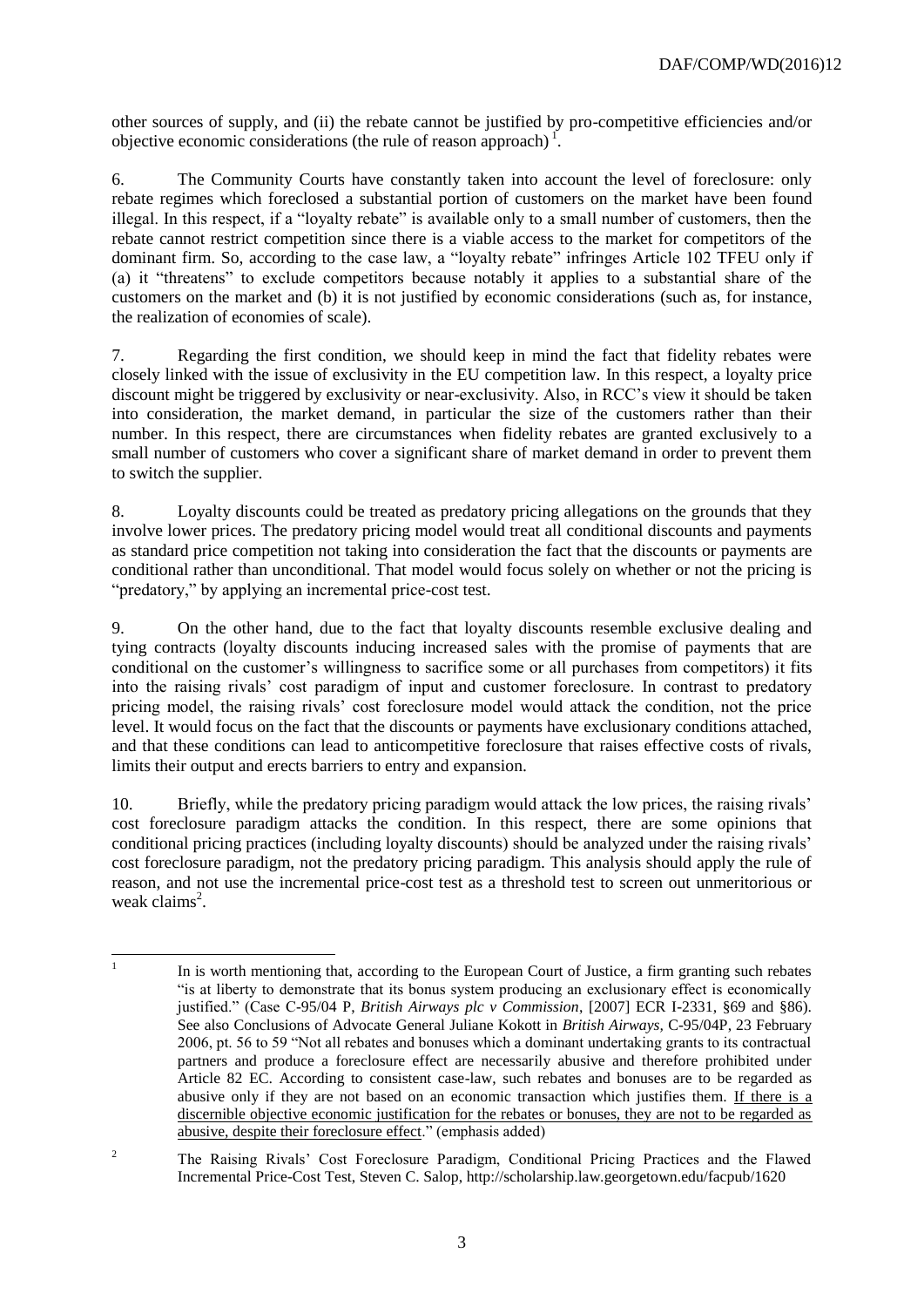# DAF/COMP/WD(2016)12

11. However, fidelity rebates is a form of price discrimination of a firm among its retailers and distributors. In this respect, especially in cases of input purchases, the test must be focussed on conditions attached to rebates scheme in order to assess the possibility of the dominant vertical integrated firm to foreclose the upstream or downstream market. In these cases, the analysis for price discrimination is similar to the raising rivals' cost foreclosure model.

12. In this respect, it is worth mentioning that in 2010, RCC found that the Romanian incumbent on postal services markets - Compania Naţională Poşta Română S.A. (hereinafter Posta Romana) had abused its dominant position on two markets of postal services: the market of direct mail services and the market of commercial correspondence services (bulk mail services). Even though the investigation was focused on discrimination (Posta Romana was fined for discriminatory treatment and it was subject to corrective measures imposed by RCC in order to prevent such behaviour in the future), RCC stressed that the purpose of these deeds were:

- To prevent the major customers to shift to alternative suppliers on the markets open to competition (i.e. the market of direct mail services);
- To exclude the rivals on the upstream markets (i.e. the market of mail preparation services).

13. The mean used by Posta Romana in order to achieve these goals was granting targeted fidelity rebates to major customers. This had the effect of tying major customers and rising rival's costs 'foreclosing' the upstream market of mail preparation services and downstream market of direct mail services.

14. As in raising rivals' cost foreclosure paradigm, RCC attacked the condition, not the price level. This approach had an administrative advantage, making the burden of proof easier, without carrying out a complex price-cost test. Also, it allowed RCC to simply prohibit the condition, not regulating the price.

15. It is worth mentioning that this approach eases the burden on the firms. A firm can comply simply by setting unconditional prices. The cases will be briefly presented in Annex.

16. RCC is aware that up to date, the prevalent approach of loyalty discounts cases is based on predatory pricing model. In fact, the European Commission has introduced a "price-cost" test to analyse whether rebates granted by dominant firm can have foreclosure effects. In this respect, the European Commission uses an *as efficient competitor test*. This means that a rebate scheme will not be considered anti-competitive if it would only foreclose competitors that are less efficient than the dominant firm.

17. When applying the as efficient competitor test, the European Commission uses the dominant firm's costs. It is worth to mention that, under current EU competition law, recoupment does not yet play a central role in the assessment of the legality of a rebate.

18. Application of the predatory pricing model uses a threshold price-cost test. One test would simply compare the firm's total revenue for all units sold to its total variable costs, which amounts to a comparison of the firm's average price to its average variable cost. But this would be a very permissive test because it would involve a mixture of high price and low price units.

19. The more relevant test compares the firm's incremental revenue on the "contestable" volume achieved as a result of the discount on the additional units sold to the incremental costs of providing that extra volume. This latter test could be used as a safe harbor.

20. But the price-cost test is complex due to the fact that it must compare the incremental prices and incremental cost on the additional purchases or sales driven by the condition. This complexity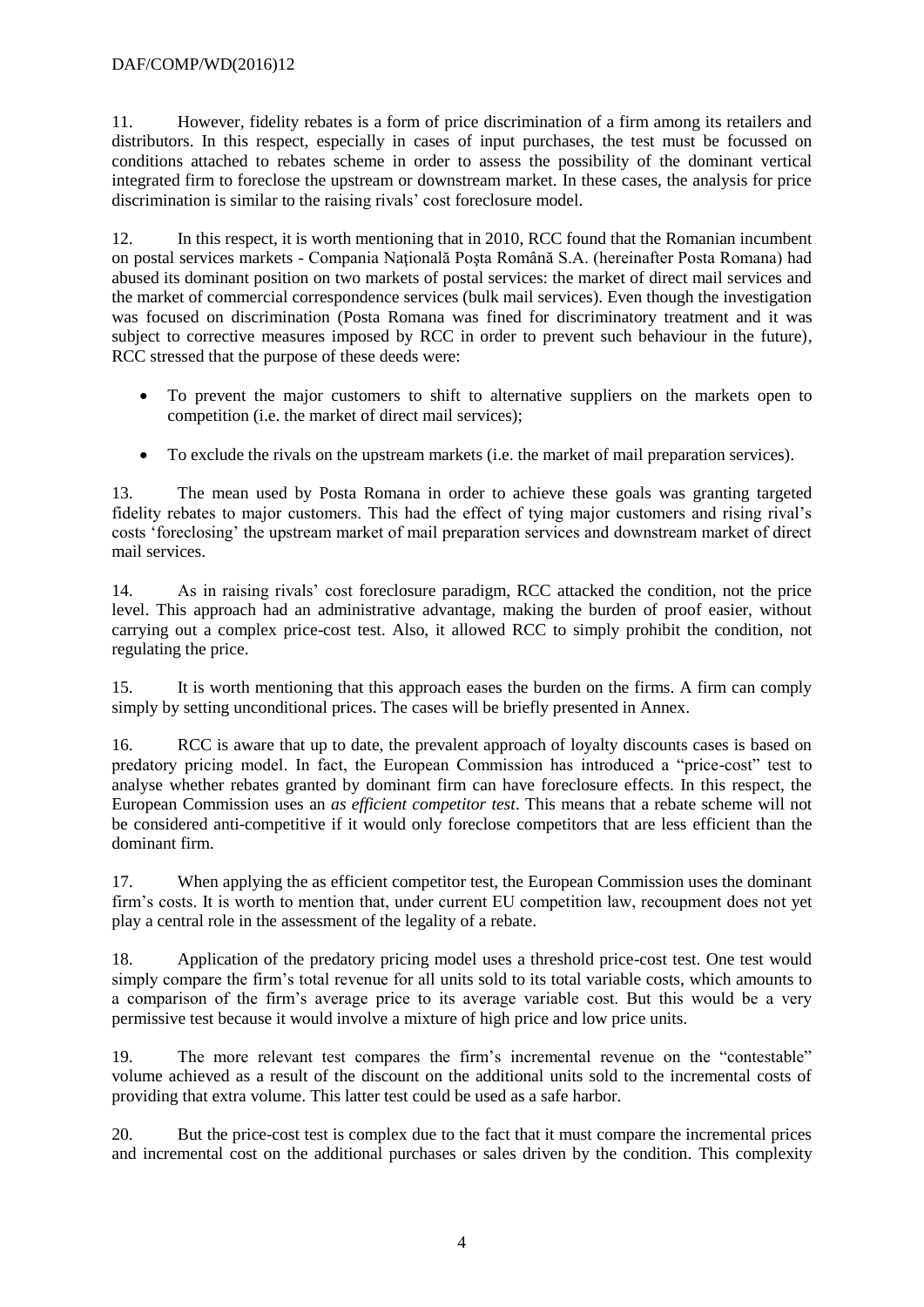makes the test difficult to implement with sufficient accuracy. This leads to a significant likelihood of errors.

21. Even though the price-cost test takes into consideration the dominant costs, another problem could arise from the fact that the concept of "equal efficiency" is generally characterized as equal costs. It is very difficult for an undertaking, especially new entrant, to have equal cost with incumbent. On the other hand, entry by a less efficient competitor into a monopoly market that causes lower prices will benefit consumers. The price-cost test implies an erroneous idea that only equally efficient competitors are worth protecting by the antitrust laws. But it would not make economic sense for antitrust law to allow the monopolist to deter the entry by raising the entrant's costs rather than by reducing its own price.

22. Assuming that the application of a price-cost test shows that the rebate in question can foreclose as efficient competitors from supplying a given customer, the next step in the analysis is to determine whether the rebate has *substantial* foreclosure effects. This second step in the analysis is based on a review of additional factors, such as:

- The proportion of the market demand affected by the rebate, i.e., whether the rebate affects a substantial part of the market demand. While the price-cost test helps determining whether the rebates granted can have the effect of foreclosing competitors because the dominant firm's customers cannot turn to alternative suppliers without incurring substantial switching costs, it should also be demonstrated that these customers represent a substantial share of the market to which equally efficient rivals can turn, depriving them of the possibility to profitably enter and/or expand. Thus, where competitors can have access to a sufficient share of the demand for the products/services in question to allow them to profitably enter or remain on the market, the dominant firm remains constrain by its competitors and its rebates cannot be anticompetitive;
- The duration of the rebates. When a rebate scheme has been in place for some time the analysis of actual effects plays a decisive role. In general the longer the conduct has already been going on, the more weight will be given to actual effects.

23. When the rebate in question has substantial foreclosure effect, the next steps in the analysis are to determine:

- Whether the rebate can be objectively justified, and/or
- The rebate generates pro-competitive efficiencies.

24. The company has the burden of proof of these objective justifications and efficiency considerations. For this defence, the dominant undertaking must demonstrate that the following conditions are fulfilled:

- That efficiencies are realised or likely to be realised as a result of the conduct concerned;
- That the conduct concerned is indispensable to realise these efficiencies (i.e. the rebate is indispensable to obtain cost advantages or to make certain relationship-specific investments in order to be able to supply a particular customer);
- That the efficiencies benefit consumers (i.e. a reasonable share of the cost advantages are passed on to the customers); and
- That competition in respect of a substantial part of the products concerned is not eliminated.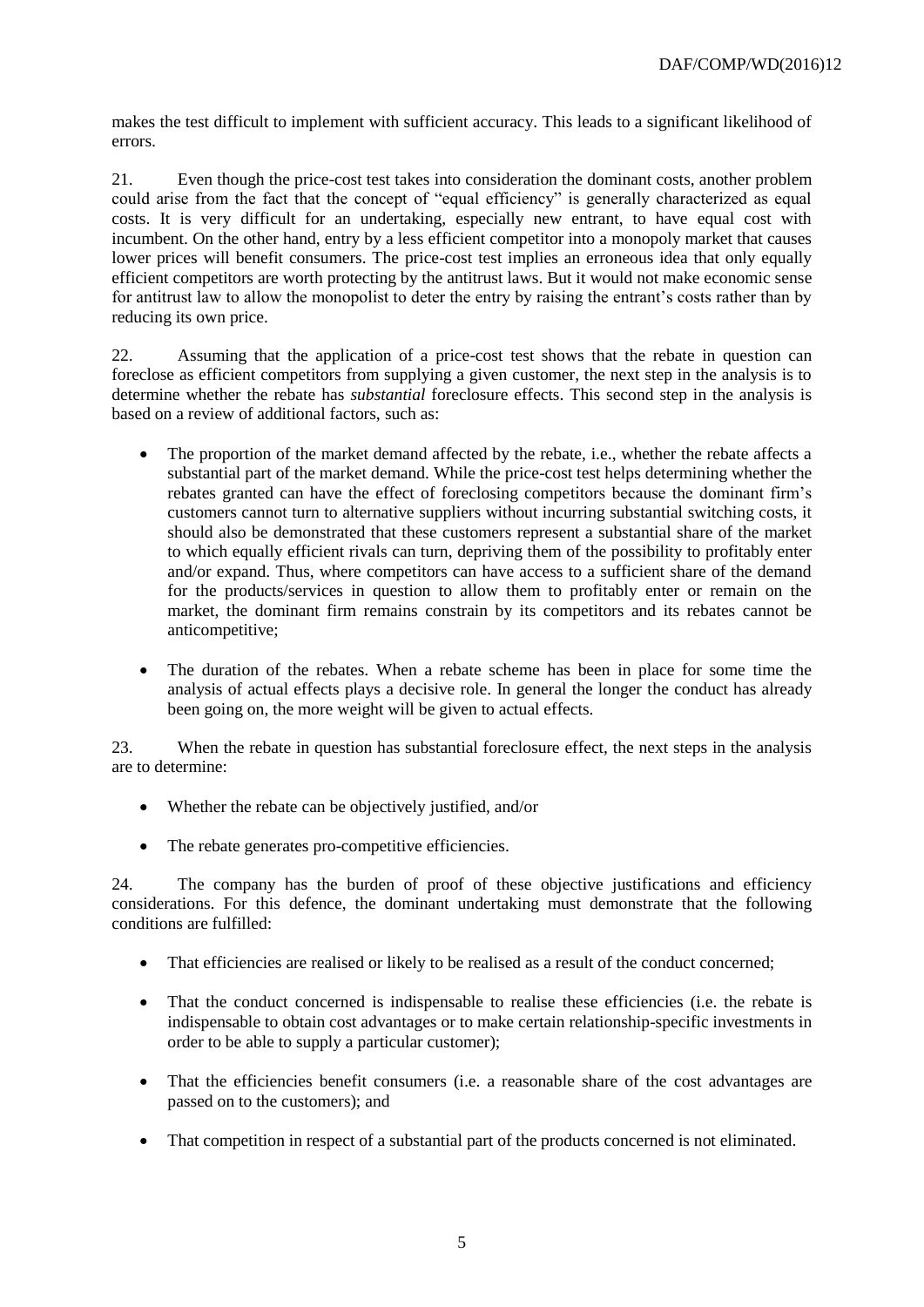25. In order to prevent over-inclusion, unlawful predation can only be established on the basis of additional evidence of a plan<sup>3</sup> or a strategy to predate such as: direct evidence of intent; evidence that the pricing only makes commercial sense as part of a predatory strategy; the actual or likely exclusion of the prey; whether certain customers are selectively targeted etc.

26. In RCC's experience, particular in input purchases cases, there are a number of additional factors that should be taken into consideration when assessing a fidelity rebates (at list in cases that involved discriminatory treatment) such as:

- Whether the dominant firm is an unavoidable trading partner;
- Whether the dominant firm is a competitor on upstream or downstream market:
- The structure of the rebates scheme:
- Whether the input provided by the dominant represents a large proportion in the total cost of the product/the service provided by its customers.

# **3. Policy on investigating fidelity rebates**

27. As a general policy, RCC recognize that dominant firms do not generally grant loyalty rebates to exclude competitors. The firms, irrespective their position in the market (dominant firms, non-dominant firms), resort to various types of rebates to increase their sales with resulting efficiencies, such as the realization of economies of scale, the faster recovery of fixed costs, etc. In fact, loyalty rebates realize valuable efficiencies and allow firms to grant beneficial discounts. Moreover, rebates primarily ensure price competition, which is the very behaviour antitrust laws should seek to encourage and protect.

28. In this respect, there is no reason for competition authorities, in particular RCC, to take a policy of *per se* prohibition towards loyalty rebates by presuming that a given form of loyalty rebates always produces anti-competitive effects. The issue of whether or not loyalty rebates are anticompetitive should not depend on the *form* of such rebates. What should matter is whether the rebates in question produce foreclosure effects.

29. The legality of loyalty rebates should be exclusively assessed on the basis of an effectsbased approached supported by objective economic criteria.

30. RCC has not developed a price-cost test and a clear safe-harbour with regard to loyalty discounts and rebates. RCC is aware that a price-cost test which relies on the "equally efficient competitor" standard could play a key role as a screening device to determine whether the rebate has the ability to foreclose a dominant firm's rivals to supply one or several customers. In the same time, the price-cost test should be part of a broader economic assessment to determine whether the loyalty

 $\frac{1}{3}$ In line with the case law, it is necessary to consider all the circumstances, mostly the criteria and rules governing the grant of the discount, and to investigate whether, in providing an advantage not based on any economic service justifying it, the discount is likely to remove or restrict the buyer's freedom to choose his sources of supply, to bar competitors from access to the market, to apply dissimilar conditions to equivalent transactions with other trading parties or to strengthen the dominant position by distorting competition (*Hoffman-La Roche*, paragraph 90; *Michelin*, paragraph 73). The distortion of competition arises from the fact that the financial advantage granted by the undertaking in a dominant position is not based on any economic consideration justifying it, but is likely to prevent the customers of that dominant undertaking from obtaining their supplies from competitors (*Michelin*, paragraph 71). One of the circumstances may therefore consist in the fact that the practice in question takes place in the context of a plan by the dominant undertaking aimed at eliminating a competitor (*AKZO*, paragraph 72; *Compagnie Maritime Belge Transports*, paragraphs 147 and 148).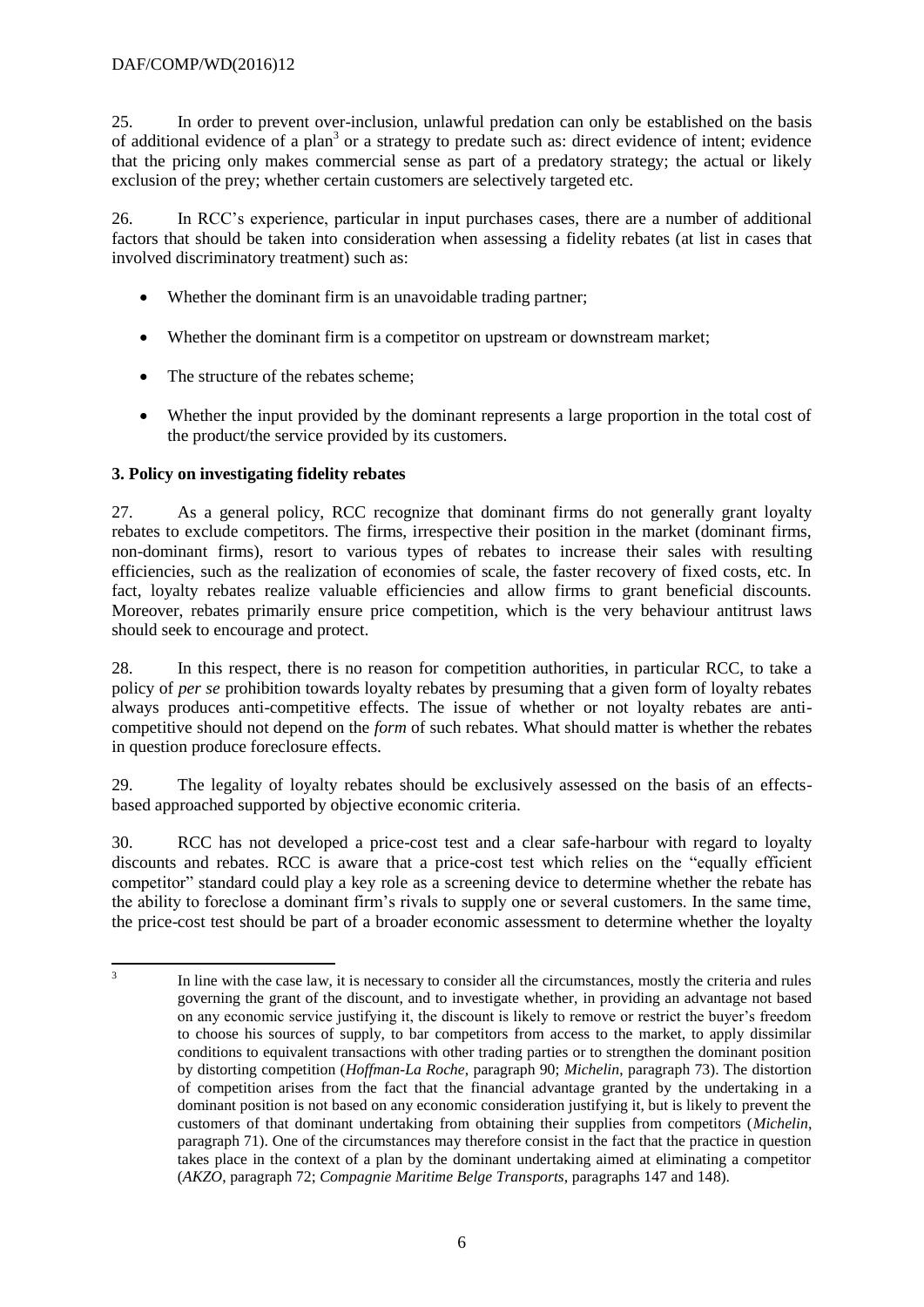rebates substantially foreclose the market and, in such cases, whether the foreclosure effect can be objectively justified and/or compensated by efficiencies.

31. But at least in the case of input purchases, the test must be focussed primary on conditions attached to rebates scheme in order to the asses the possibility of the dominant vertical integrated firm to foreclose the upstream or downstream market.

32. In RCC view, the proper focus should be placed on the magnitude of the foreclosure and possible consumer harm, rather than whether or not the firm is pricing below some measure of costs. This also implies that the magnitude of foreclosure should not be measured mainly by the fraction of customers or suppliers affected. Instead, it should be determined by the impact on the competitors, including their costs, output, and ability to enter or expand. It also implies that the main focus of analysis should be placed on the impact of consumers in the output market.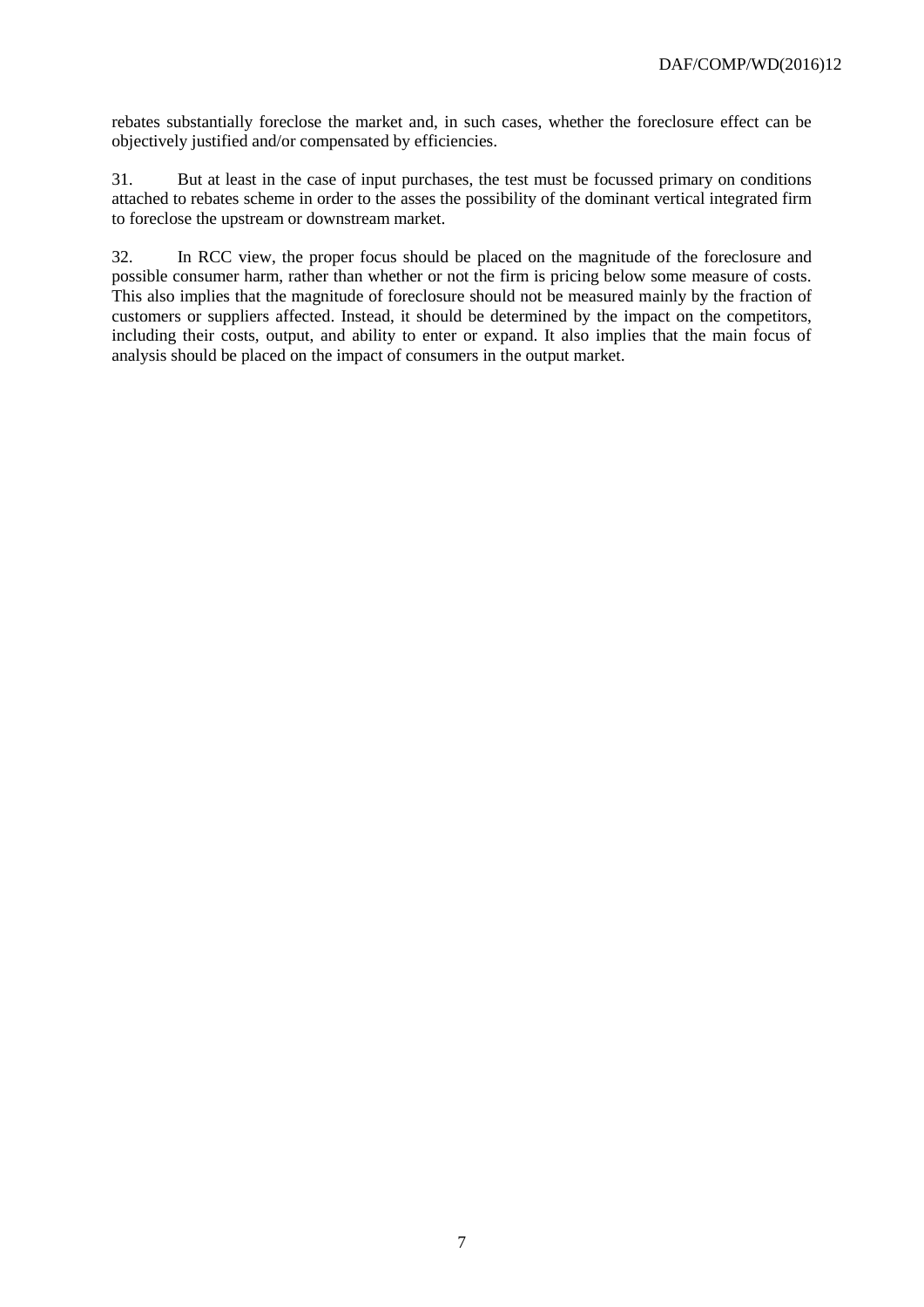# **ANNEX**

### **Posta Romana joint cases [2005 - 2010]**

33. In 2010, Romanian's Competition Council (hereinafter RCC) found that the Romanian incumbent on postal services markets - Compania Naţională Poşta Română S.A. (hereinafter Posta Romana) had abused its dominant position on two markets of postal services: the market of direct mail services and the market of commercial correspondence services (bulk mail services).

34. First of all, between 2005 – 2009 Posta Romana was investigated for a number of alleged anticompetitive practices on postal services markets including an excessive pricing policy for the provision of direct mail services (allegedly started in 2005) and two types of discriminatory treatment: *secondary line discrimination* (July 2005 – August 2009) on the market of direct mail services and *primary line discrimination* (March 2008 – August 2009) on the market of commercial correspondence services (bulk mail services).

35. Even though the investigation was focused on discrimination (Posta Romana was fined for discriminatory treatment and was subject to corrective measures imposed by RCC in order to prevent such behavior in the future) nevertheless RCC stressed that the purpose of these deeds were:

- To prevent the major customers to shift to alternative suppliers on the markets open to competition (i.e. the market of direct mail services);
- To exclude the rivals on the upstream markets (i.e. the market of mail preparation services).

36. The mean used by Posta Romana in order to achieve these goals was granting targeted fidelity rebates to major customers. This had the effect of tying major customers and rising rival's costs 'foreclosing' the upstream market of mail preparation services and downstream market of direct mail services.

37. As regards *primary line discrimination*, Posta Romana applied the following discriminatory discount policy for its clients (i.e. undertakings):

- for the supply of direct mail services, there were two situations:
	- $-$  if the customer was also the sender<sup>4</sup> of the postal items, discounts were granted for the consolidated volume (i.e. originated only from the respective customer);
	- if the customer was an intermediary, it received separate discounts for the volumes of each client.

As a result, the intermediaries could not benefit from discounts for the consolidated volume generated by some of their clients (small or medium senders).

• for the supply of bulk mail services, discounts were granted only if the customer was also the sender of the postal item. As a result, in this market the situation were worse, intermediaries being excluded from getting discounts for the volume generated by all their clients (i.e. small or medium senders which can't receive the discounts themselves).

 $\overline{A}$ 

<sup>4</sup> The sender is the natural or legal person which originates or generates the postal item. The postal items belong to the senders and the intermediaries provide services of mail preparation to the senders.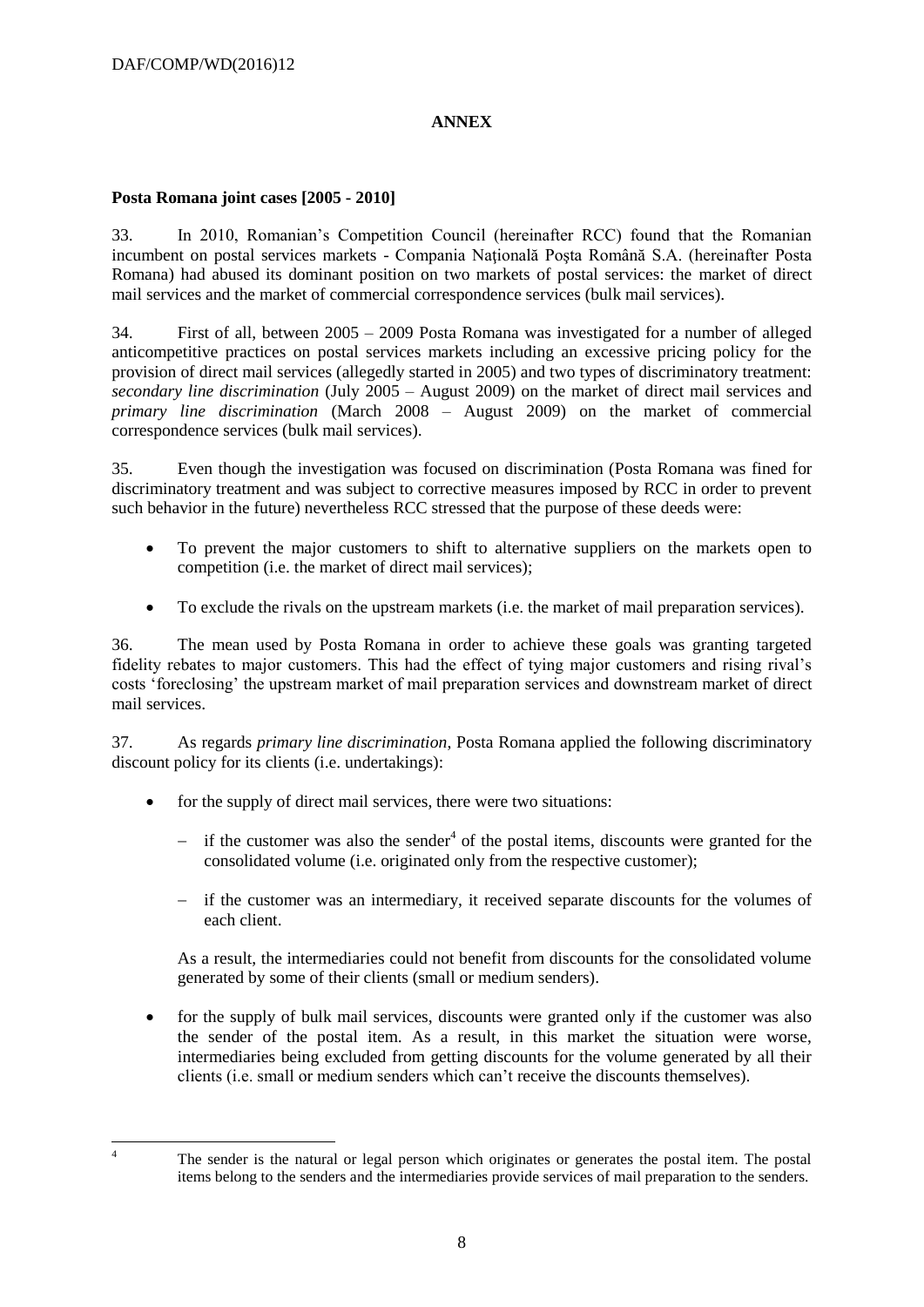38. This policy applied by the Romanian Post with regard to the granting of tariff rebates indirectly creates a discrimination between the companies that generate large volumes of commercial correspondence and those that generate lower volumes of commercial correspondence and that could not access directly the tariff rebates due to the fact that the intermediaries/integrators were unable to obtain for the senders tariffs rebates by consolidating the volumes from many such senders.

39. Documents received by RCC during the investigation revealed that Posta Romana intended to exclude its competitors from the upstream market of mail preparation services. The pricing policy described above was clearly oriented only towards senders (especially the large customers), on the ground that they originated the postal items and therefore they should receive the discounts. The incumbent did not intend to grant discounts to intermediaries even though integrators/intermediaries, and not senders, were contracting parties in the agreements concluded with Posta Romana regarding the respective postal services (direct mail and bulk mail postal services). Also relevant was the fact that the incumbent granted additional targeted rebates for postal services to major clients: (i) so called *fidelity discount* which increased gradually according to the duration of commercial relations with its customers for the provision of the postal services on the relevant markets (during investigation, Posta Romana informed RCC that it renounce to implement this type of discounts), and (ii) supplementary discounts for the postal services that were bundled with its mail preparation services; the level of rebates could exceed 20% in addition to the public rebates scheme (it is worth to mention that at least at the time of investigation, the bundle of services do not constitute a distinct product/service market from its component services).

40. The Posta Romana is a vertically integrated company that carries out activities also on the market of mail preparation service (situated upstream to the market of postal services). The key feature of these upstream markets is the possibility of intermediaries to secure a reduction of postal services costs for their clients, especially for those clients which generate small amounts of volumes (i.e below the threshold of the Posta Romana rebates scheme). Thus, the non-granting of tariff rebates in consideration of aggregated volumes generated by several senders, but by considering only the volumes generated by each sender artificially increase the costs for postal service. Also, the cost structure of the intermediaries' mail preparation services was distorted by comparison to the Posta Romana cost structure for the same mail preparation services. This anti-competitive practices of Posta Romana was combined with the favourable treatment (in fact, fidelity rebates) granted to a particular client, Infopress, described below.

41. The situation was worse in the case of commercial correspondence services (bulk mail postal services), when the intermediaries provided their services (for which they normally would receive tariff rebates) for free to the Posta Romana. This creates prerequisites for the Romanian Post to extend the dominant position it held on the markets of the postal services to the markets of mail preparation services (the upstream markets for direct mail services and bulk mail services). Even though this pricing policy was also exploitative (by reducing the possibility of the small and medium clients - the senders - to reduce their expenses with postal services), in fact Posta Romana's conduct had an exclusionary effect by raising the rivals' costs on the upstream markets. The exclusionary effect of the intermediaries was enhanced due to the additional discount granted for major clients described above (for bundling the bulk mail postal services with its mail preparation services).

42. It is worth to mention that data provided to RCC (by the incumbent and intermediaries) indicates a significant restriction of competition on the upstream market as a result of an anticompetitive practice of the Romanian Post described above.

43. The *secondary line discrimination* regarded the discriminatory treatment by the Romanian Post between its beneficiaries (Infopress and Mailers). At the time of investigation, both companies were providing mail preparation services.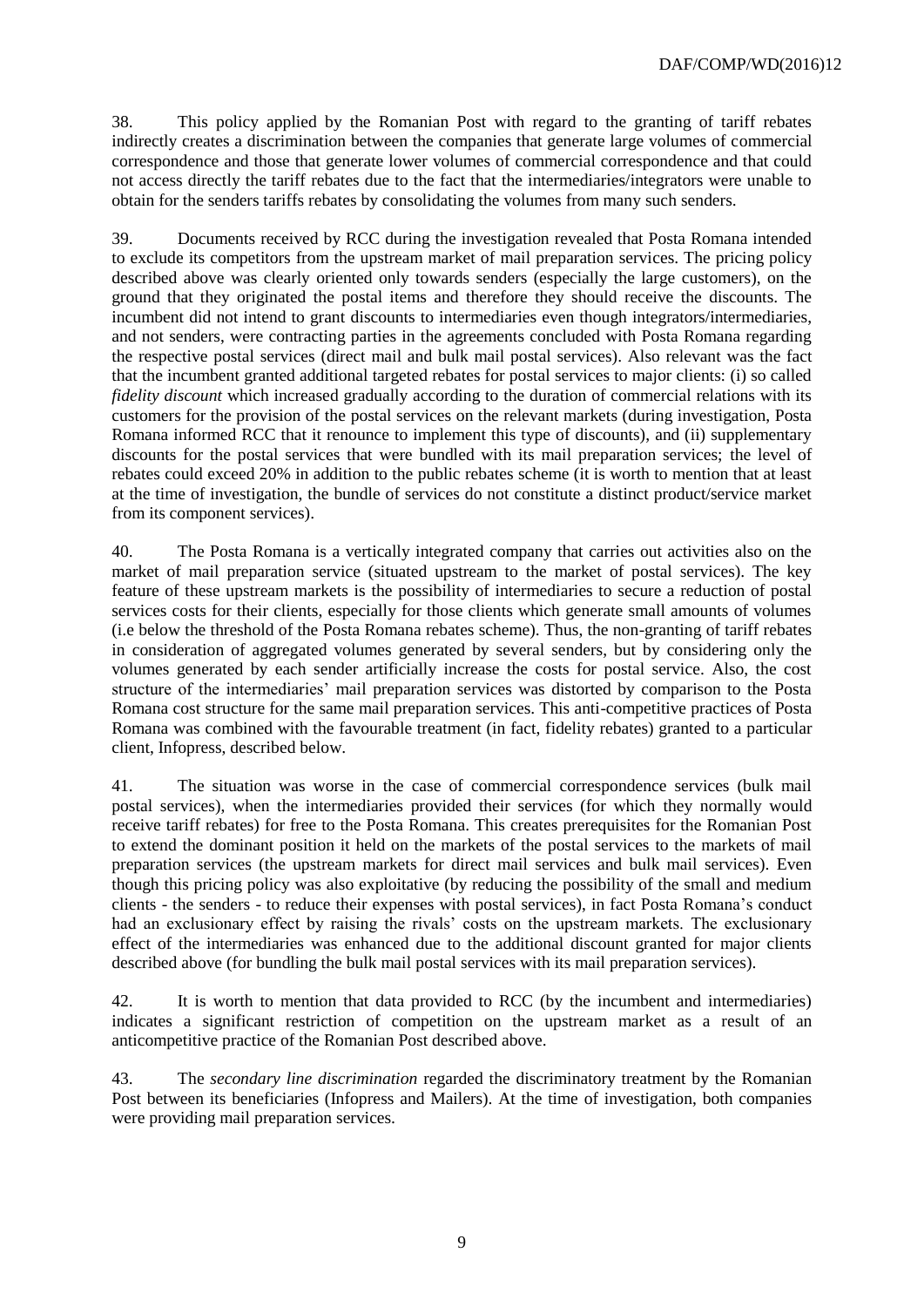## DAF/COMP/WD(2016)12

44. In June 2006, one of Mailers' customers, the publishing house Reader's Digest SRL (herein after "ERD") renounced the services provided by Mailers and replaces it with those provided by Infopress, invoking the following reasons:

- The tariffs conditions offered by Infopress were better than those offered by Mailers;
- The payment terms offered by Infopress were more advantageous than those offered by Mailers.

45. The RCC's assessment of the contractual conditions revealed the fact that Infopress' offer for the services required by ERD is much better than Mailers' offer for the same services on the grounds indicated above.

46. In order to identify the existence of a discriminatory treatment applied by the Romanian Post, the investigation team evaluated:

- The commercial relations between the Romanian Post and Mailers, on one hand, and between the Romanian Post and Infopress, on the other hand, taking into consideration the services involved versus the contractual conditions related to tariffs (i.e. discount scheme) and payment terms;
- The impact of the Romanian Post's tariffs policy on the competitivity of Mailers and Infopress on the market of mail preparation services – the extent to which the contractual conditions offered by the Romnanian Post to Infopress and respectively to Mailers would have allowed Mailers to present ERD a competitive offer, comparable with that of Infopress.

47. The contractual conditions for the provision of the services Infadres and commerical correspondence applied by the Romanian Post in its relations with Mailers were those publiclyknown, applicable to any company benefiting from the Romanian Post's services on the relevant markets of the postal services.

48. The contractual conditions applied by Posta Romana to Infopress (according to Addendum no.1 to the Framework Agreement of Collaboration (the main contract) concluded on the  $30<sup>th</sup>$  of June 2005), provided for:

- Granting better tariffs rebates than those in the public offer (i.e. additional 5%);
- The deferral by 10 days (from the date when the invoice was issued) of payments for the services provided to Infopress (and the removal of the bank warrantee obligation);

in exhange of several obligations undertaken by Infopress as follow:

- to allow the access of "Casa de Expeditii" (a subsidiary of the Romanian Post) to its own facilities (working space and logistics suitable for postal activities);
- to transport the postal mail items on its own expense to regional access points of Posta Romana's network.

49. Very shortly after that, on the  $14<sup>th</sup>$  of July 2005 Posta Romana and Infopress signed the Addendum no.2 to the Framework Agreement of Collaboration which provides:

 Romanian Post granted the maximum level of the publicly available tariff rebates to Infopress (32.5% or 37.5% depending to the sorting degree of the postal items) in an uniform manner, regardless of the monthly volumes;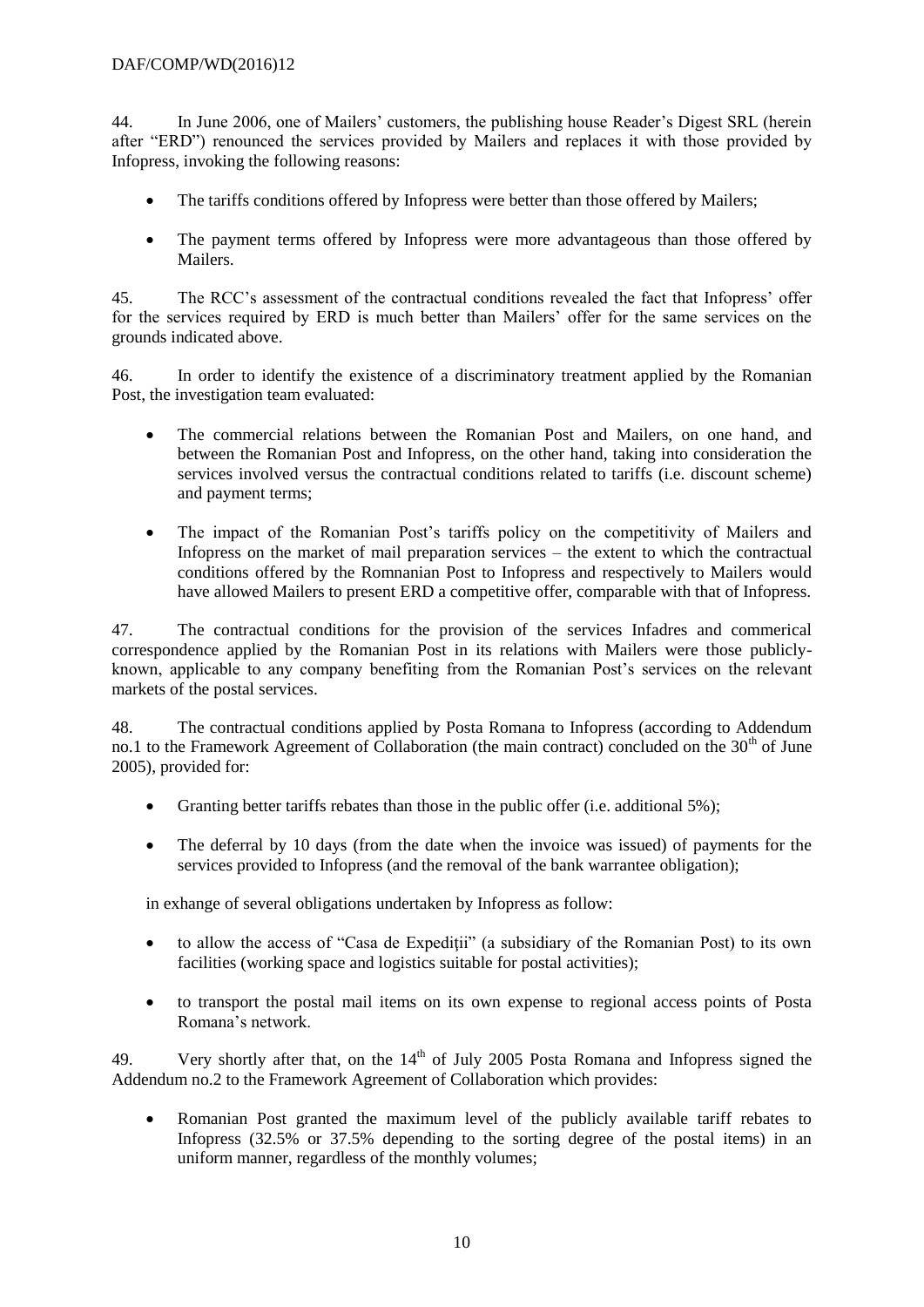the traffic (volume) between the  $15<sup>th</sup>$  of August 2005 and  $15<sup>th</sup>$  of October 2006 should reach a minimum target (i.e. at least 36 million direct mail items)<sup>5</sup>;

in exchange of **no supplementary** obligations to those already assumed by Infopress according to Addendum no.1.

50. Under these circumstances, the equivalence between the counter-obligations assumed by Mailers and by Infopress in their relations with Posta Romana needed also to be reviewed.

51. The analysis revealed that according to Addendum no.1 the supplementary transport service performed by Infopress was valued to 5% supplementary rebate applied to the discounted value that would have been granted based on the publicly available offer<sup>6</sup>.

52. Even though it would be assumed that the Addendum no.1 provided an equitable mechanism for reimbursing Infopress for the supplementary transport services rendered to Posta Romana, by the application of Addendum no.2 the reimbursement of Infopress by Posta Romana for this supplementary service becomes disproportionate compared to the value set by Posta Romana in Addendum no.1. Thus, without adding any other supplementary services in the burden of Infopress or amending the existing ones, by Addendum no.2 Posta Romana granted solely to Infopress, in advance and over a long of period of time (more than a year) the maximum tariff rebates, regardless of the monthly volumes achieved (of course under the minimum threshold condition). Even though Mailers would have assumed obligations similar to those of Infopress and by this way would have benefited from contractual conditions as those stipulated in the Addendum no.1, Infopress would have continued to benefit from the better conditions stipulated by the Addendum no.2 and had a competitive advantage over Mailers. From the information in the case file, it results that Inforpress is the only company benefiting from the contractual conditions offered by Posta Romana through the Addendum no.1 and Addendum no.2 described above<sup>7</sup>. Thus, Inforpress was the only company benefiting from tariff rebates and payment conditions which are preferential as compared to those applied to its competitors. This has resulted into a significant competitive advantage for Inforpress as compared to its competitors (including Mailers) as it allowed Infopress to set a long term strategy with regard to the provision of its services that in respect competed with those of Mailers.

53. Thus, the contractual conditions offered by Infopress to Reader's Digest, as compared to Mailers, were a direct consequence of the advantages obtained by Inforpress from the Romanian Post in respect of the provision of the standard postal service of domestic direct mail.

54. Following the analysis of the circumstances in which the preferential treatment was granted to Infopress, the following resulted:

Posta Romana was an inevitable trade partner;

 $\frac{1}{5}$ In case when the set volume threshold of postal item was not met, the Romanian Post reserved itself the right to grant tariff rebates corresponding to the registered volume, in accordance to the rebate scale provided in Addendum no.1. Infopress has committed itself to pay the difference between the tariff payed and the tariff recalculated by the Romanian Post plus a penalty of 20%, without VAT.

<sup>6</sup> Subsequently, in its publicly available offer Posta Romana valued the supplementary transport service performed by its customers (similar to Infopress) to 1% supplementary rebate applied to the discounted value that would have been granted according to the mail volume and sorting degree.

<sup>7</sup> From the offers sent by Posta Romana to other intermediaries (competitors of Infopress), it results that the incumbent did not present either to Mailers or to other competitors, a real and non-equivocal offer, containing the same contractual conditions in exchange of the same obligations, as those offered to Infopress at list by Addendum no.1.